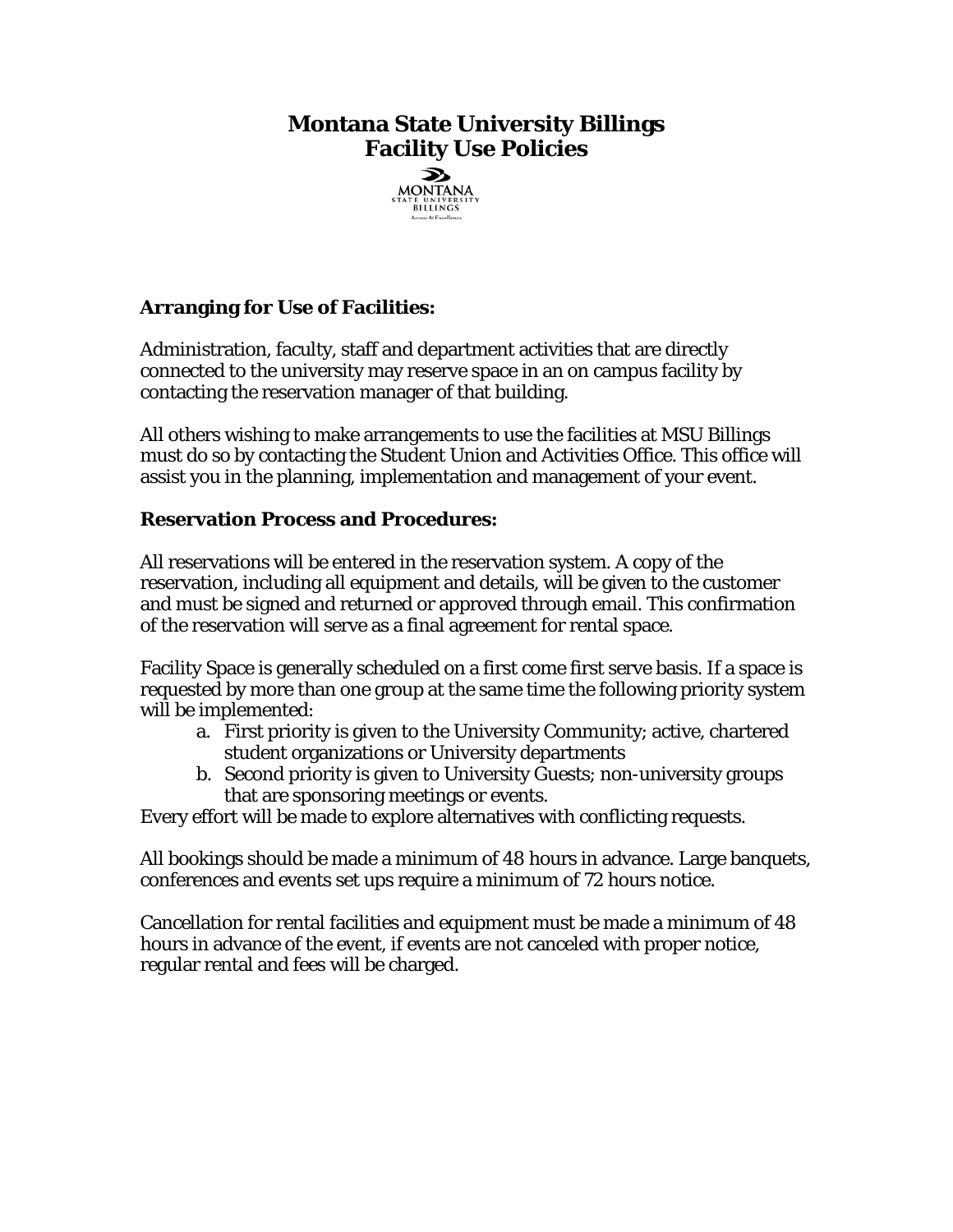### **Facility Use Policies:**

Individuals and groups using the facilities are responsible for leaving the room(s) in the same condition as when the event began. If the room(s), furniture or equipment is lost or damaged during use the individual or organization will be charged for the repair or replacement cost.

If any damages are found upon the group's arrival they should immediately be brought to the attention of the *event management* staff.

All room set up and equipment requests will be coordinated at the time of the reservation. Any changes must be coordinated through the proper reservation manager. Furniture and equipment are not to be rearranged without coordinating with *event management* staff.

Decorations are permitted in facilities as long as they are in accordance with building and fire regulations and do not block any entrances or exits. Permission for placement of decorations must have prior approval and should be requested when the reservation is made. Decorations must be removed immediately following the conclusion of the event. Should decorations not be removed, there will be a \$50.00 charge for removal. Repair of damage to a room resulting from installation of decorations will be charged to the user.

Montana State University Billings is not responsible for the personal belongings and property of the guests using the facility.

Pets of any kind are not allowed in the facilities at any time with the exception of service animals.

Smoking is prohibited in all facilities. Guest may smoke in designated smoking areas.

Weapons and explosives are not allowed on premises.

Supervision of minor aged attendees is the responsibility of the organization using the facility

In the event of an emergency alarm please evacuate the building immediately and follow the directions give by University Staff.

### **Indemnification:**

Individuals and groups using MSU Billings Facilities are responsible for and assume the liability for their own wrongful or negligent acts or omissions, or those of its officers, agents, or employees and agree to defend, indemnify, and hold MSU Billings harmless from any such liability.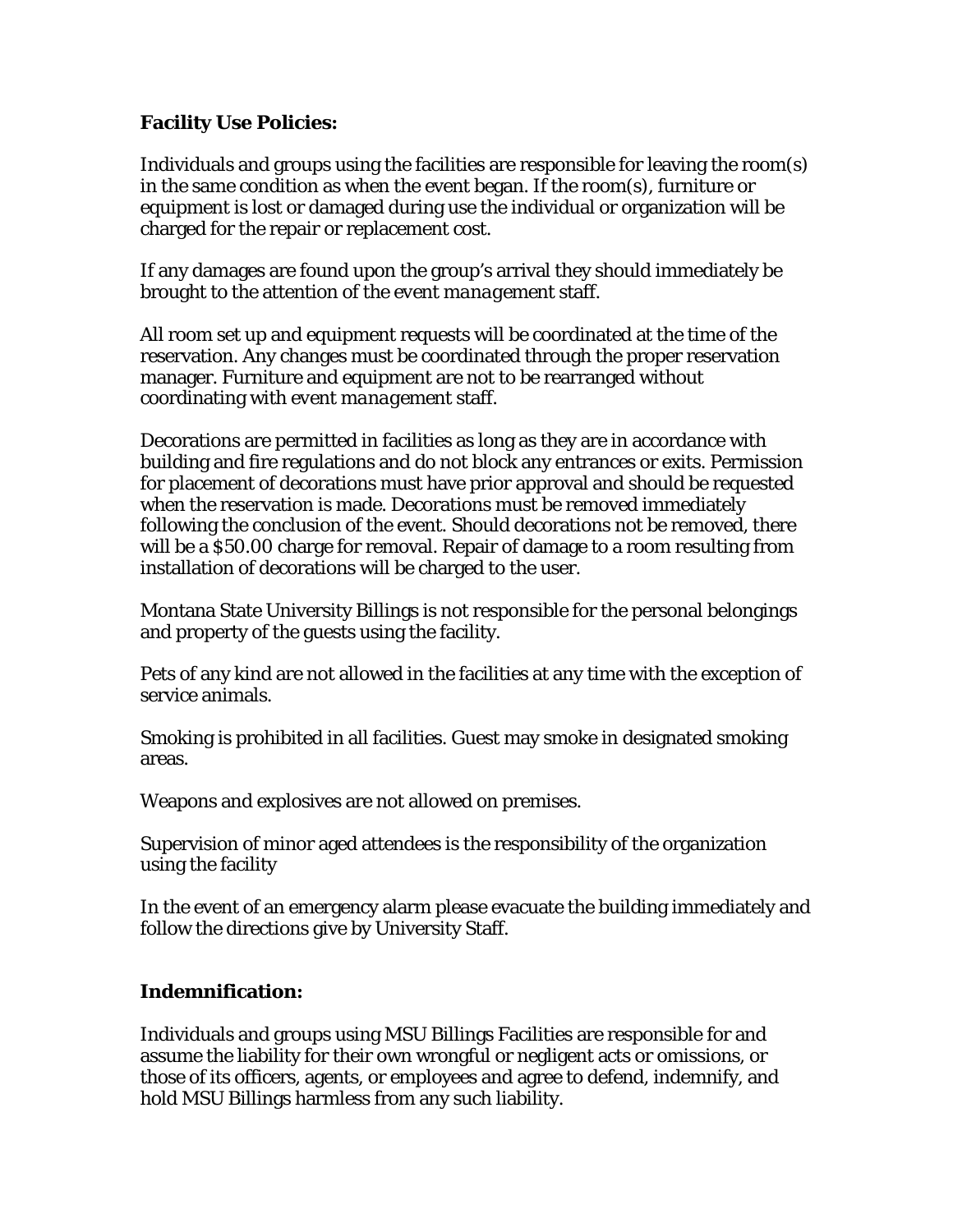#### **Insurance:**

Groups using MSU Billings Facilities are required to have liability insurance with limits of \$1,000,000 each occurrence and \$1,000,000 aggregate through out the duration of facility use and shall name Montana State University Billings as additional insured. Groups must present a certificate of insurance within 14 calendar days of their scheduled event.

#### **Food and Beverages:**

MSU Billings has an exclusive catering contract with Sodexo Food Services. All events where food and beverages are served need to coordinate through the campus food service.

Montana State University Billings prohibits the use or consumption of alcohol in University Facilities with the exception of authorized and approved events. If you wish to have beer and wine at your event please visit with the event management staff so that they may assist you in obtaining approval. The policy is included in Section IX of the Student Affairs Handbook.

### **Facility Use Fees:**

Attached is a list of user and rental fees for University Facilities. In some circumstances, additional charges may be associated with the use of space.

**Rental**: A list of rental and user fees for space usage is attached. Rental user fees are based on customer classification, space being used and time of use.

**Custodial**: Custodial charges are incurred only when an event requires additional personnel or cleaning beyond that normally scheduled of the buildings. If additional personnel or cleaning is required, the requestor will be notified and will be responsible for costs. The event management staff will determine additional personnel and cleaning requirements.

**Security**: Due to the nature of specific events, dances, concerts, etc. additional University security may be required at events. The event management staff will determine if security is required as part of the event. The cost of additional security personnel is the responsibility of the user.

**Audio-Visual Equipment**: Request for additional equipment or audio-visual equipment needs to be made as part of the reservation. Charges may apply for the use of this equipment.